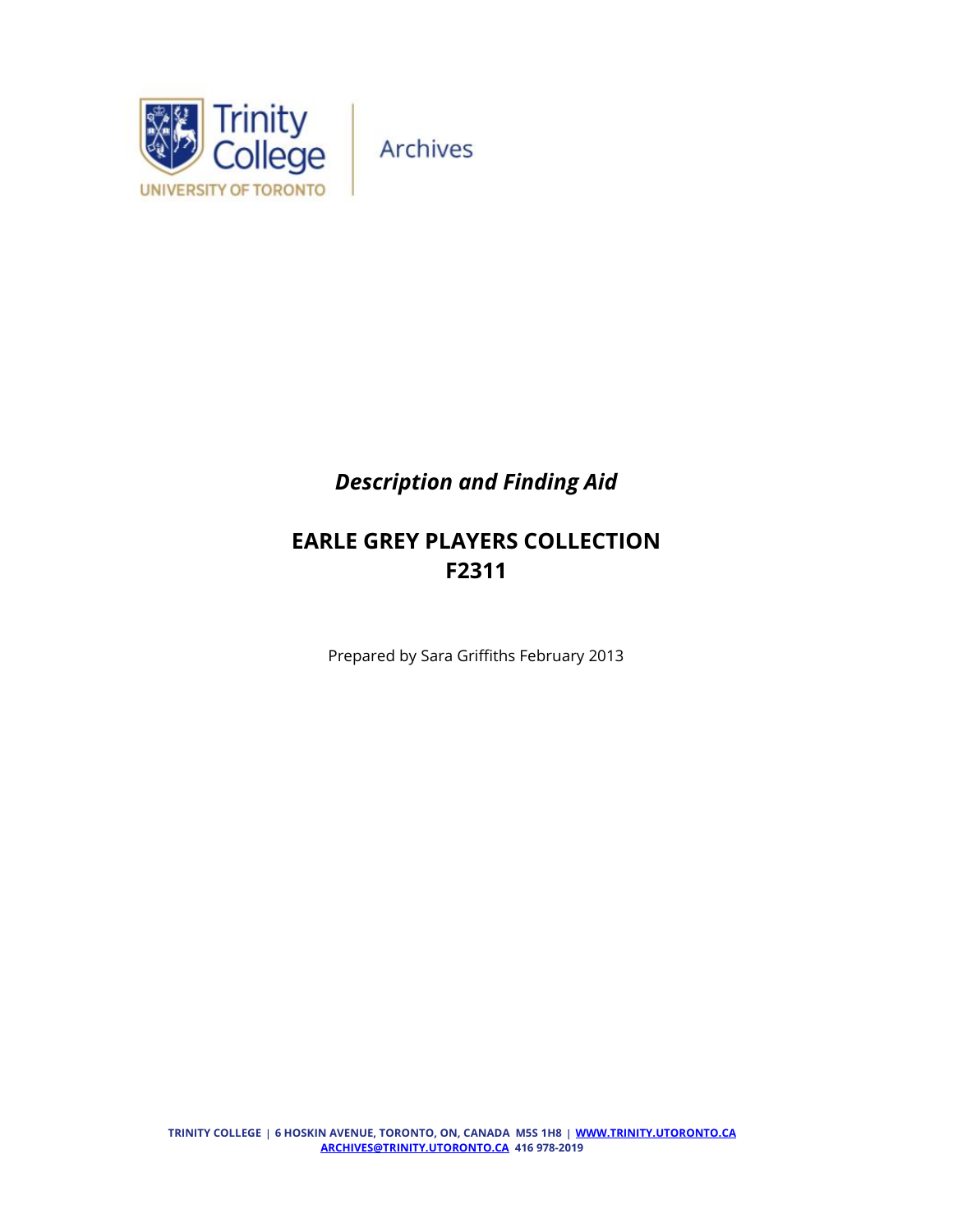## **EARLE GREY PLAYERS COLLECTION**

**Dates of creation** 1949-1994, predominant 1949-[1955?]

**Extent** 3 cm of textual records 1 artefact

### **Administrative history**

For two nights in June 1946, the Earle Grey Players staged a production of Shakespeare's *Twelfth Night* on the north terrace of the Trinity College quadrangle with the support of the Provost of Trinity College Dr. R.S.K. Seeley. The company of players was founded by Earle Grey and his wife Mary Godwin, British actors with a wealth of theatrical experience who moved to Canada in the early 1940s. They established the Earle Grey Players with the goal of cultivating an appreciation for Shakespeare in Canada and presenting Shakespeare's plays in a way closely aligned with the original spirit and intent of the playwright. The critical success of *Twelfth Night* led to productions in other locations and in the following summer of 1947, audience demand resulted in the presentation of *A Midsummer Night's Dream* for five nights at Trinity College. Also in 1947, plays were staged at Central High School of Commerce which initiated a series of school productions in support of the founders desire to bring the stimulation and excitement of Shakespearean drama to school audiences.

On June 27<sup>th</sup>, 1949, at Trinity College, the Earle Grey Players opened the first official Shakespeare Festival with a production of *As You Like It.* Revealing the significance of the event for the cultural life of Toronto, the festival was opened by the Lieutenant-Governor of Ontario and Mrs. Ray Lawson and had the backing of City Council and tourist associations as well as growing press coverage. With the broader goal of representing Shakespeare's time, free Elizabethan music concerts using period instruments were added to the festival programme as well as an exhibit in the Trinity College Entrance Hall of books and prints relating to Shakespeare. In support of the Shakespeare Festival, both the Royal Ontario Museum and the Toronto Art Gallery put on exhibits and displays of pottery, furniture, costumes, photographs and prints relevant to Shakespearean times.

In 1950 four comedies were produced at the Festival and the Earle Grey Players expanded their tour of Shakespearean productions to other locations and high schools. In 1951, the Trustees of Shakespeare's Birthplace (Stratford-Upon-Avon) presented a mulberry tree to the Festival which was planted in the Trinity quadrangle. By 1951 there was a growing wardrobe department under the direction of former Hart House Theatre Designer and Assistant Director Mabel Letchford who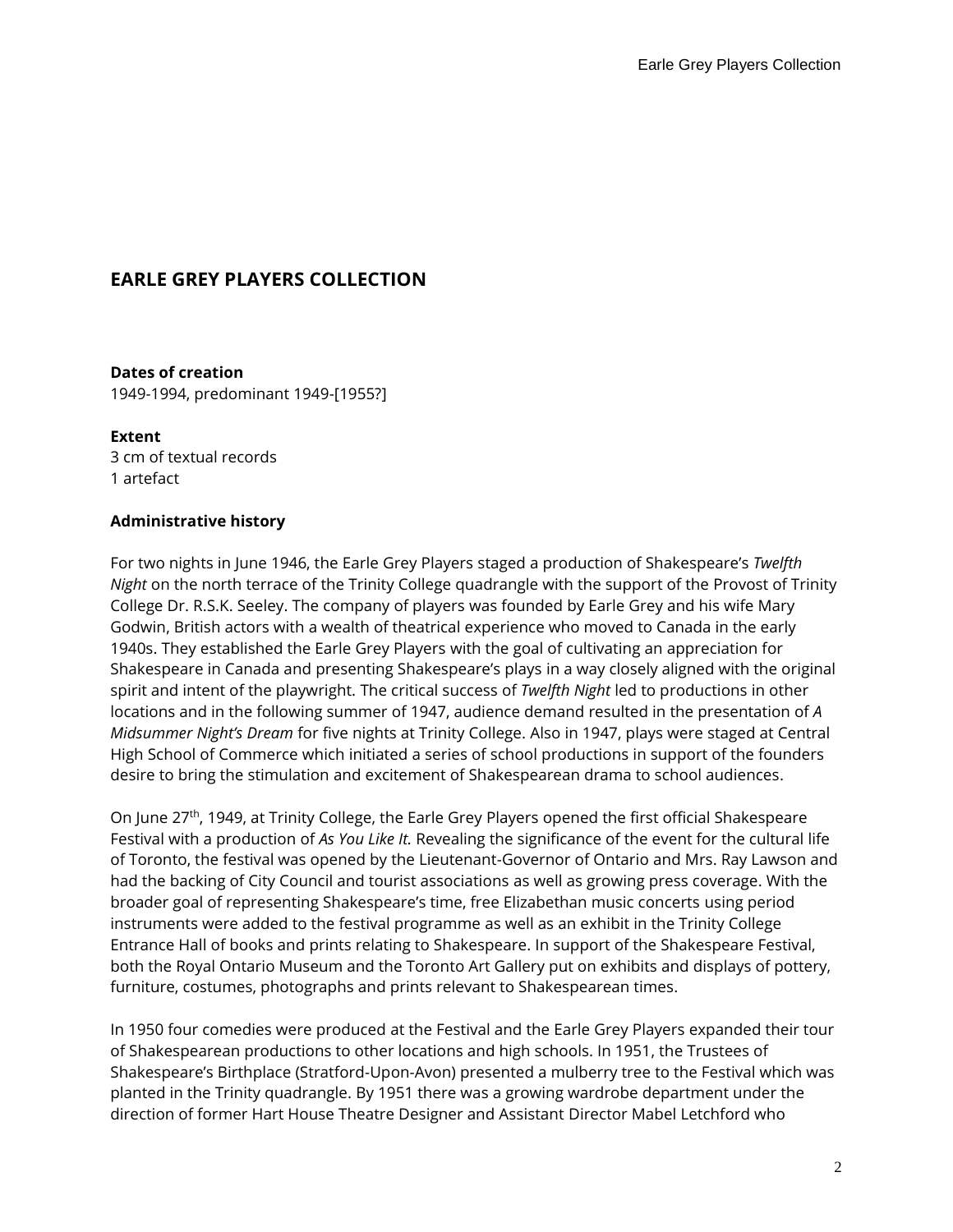developed an extensive Elizabethan wardrobe including articles donated by renowned English actors. As news of the Festival's existence had travelled to England, donations of theatrical suits of armour and other items began to arrive.

The first effort to present a Shakespearean tragedy was in 1952. *Julius Caesar* was presented to great acclaim. With audiences continuing to grow, the Earle Grey Players took Shakespeare's plays to more than 24 high schools. For the 1952 season the Festival displayed a rare First Folio of Shakespeare's plays printed in 1623, a donation from the Folger Library in Washington and the first instance of a First Folio on Canadian soil.

By 1953 and 1954, the Festival had expanded to five weeks of productions, a more permanent stage had been built, well known musicians were playing in the free Elizabethan music concerts, and the Earle Grey Players toured schools in locations as far away as the Maritimes. The school tours were arguably the most valuable contribution of the Earle Grey Players as they provided students with their first opportunity to see live performances of Shakespeare's plays. By 1956, the school tours function of the Earle Grey Players required the Players to undertake 10 weeks of travel through Ontario's smaller towns.

The Earle Grey Players Shakespeare Festival was produced annually until 1959, when renovations at Trinity College necessitated finding a new home for the festival. When nothing materialized, Mary Godwin and Earle Grey returned to England and continued acting until their respective deaths in 1971 and 1978.

*Source:* Administrative history taken from materials found in the History series file 1-7, Box 1 as follows: *The Shakespeare Festival: A Short History of the Initial Five Years of Canada's First Shakespeare Festival 1949-1954* published in 1954 by The Ryerson Press; "Canada's first Shakespearean festival lasted only 10 years" in *Early Canadian Life* August 1979; and "The Scottish Play" in *Salterrae* September 1994.

## **Scope and content**

The Earle Grey Players Collection consists of programmes and brochures for the annual Shakespeare Festival held at Trinity College, historical information on the founding and development of the Shakespeare Festival, and ephemera related to the Festival, including a bronze plaque commemorating the location of a mulberry tree grown from a tree in Shakespeare's birthplace Stratford-on-Avon.

#### *Contains series*

- 1. Production flyers, programmes and brochures
- 2. History
- 3. Ephemera

## **Notes**

*Acquisition history:* Collection created by archivist from various small accessions

*Arrangement:* Arranged by archivist into the above series

*Restrictions on access*: no restrictions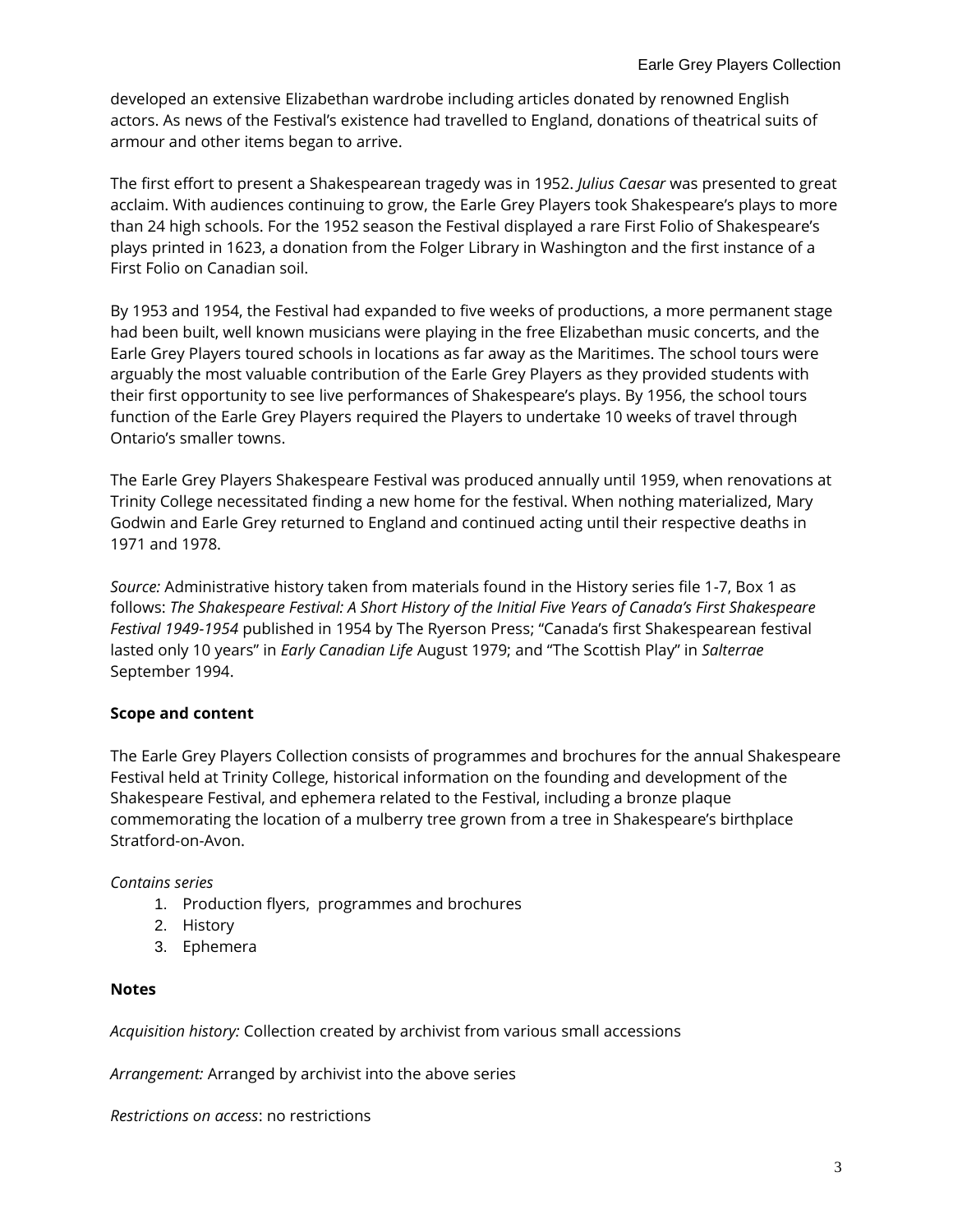*Terms governing use and reproduction / publication*: public domain

*Accruals:* Further accruals are expected

*Associated material:* The Toronto Reference Library holds photographs of Earle Gray Players productions by photographer Eason Humphries

*Related groups of records:* Material related to Earle Gray is found in the Trinity College Dramatic Society Collection (F2126). Correspondence regarding a brass plaque honouring Earle Gray is found in files 2-1-5 and 2-1-6. Earle Gray is identified as Director for two Trinity College Dramatic Society productions, *Chicken Every Sunday* in December 1945 and *The Wild Duck* in November 1947, in files 3- 1-20 and 3-2-2. Further records can be found in the records of Provost Seeley: F1002, Accession 1986-0011/004/04.

## **Provenance access points**:

Grey, Earle 1890 -1978 Godwin, Mary [18--?]-1971

## **SERIES 1: PRODUCTION FLYERS, PROGRAMMES AND BROCHURES**

**Dates of creation:** 1949-1954

**Extent:** 6 files of textual records (less than 3 cm)

**Scope and content:** This series consists of single page flyers, multiple-page stapled programme booklets and folded brochures for the Earle Grey Players Shakespeare Festival at Trinity College, arranged chronologically.

## **Location / File Listing:**

| <b>FOLDER/UNIT</b><br><b>TITLE</b> | <b>START</b><br><b>DATE</b> | <b>END</b><br><b>DATE</b> | <b>CONTENTS</b>                                                                                                                                                                                                                                                                                                                                                                                                                                             | BOX/<br><b>FILE</b><br># |
|------------------------------------|-----------------------------|---------------------------|-------------------------------------------------------------------------------------------------------------------------------------------------------------------------------------------------------------------------------------------------------------------------------------------------------------------------------------------------------------------------------------------------------------------------------------------------------------|--------------------------|
| Programmes                         | 1949                        |                           | 1949 1 flyer for Shakespeare Festival Toronto 27 <sup>th</sup> June – 16 <sup>th</sup> July in<br>Trinity College Quadrangle for three plays--As You Like It, A<br>Midsummer Night's Dream, and Twelfth Night--including<br>promotion of related exhibits and displays, 2 playbills listing<br>players for A Midsummer Night's Dream and Twelfth Night, and<br>programme booklet for July 10 <sup>th</sup> recital of Elizabethan music in<br>Strachan Hall | $1 - 1$                  |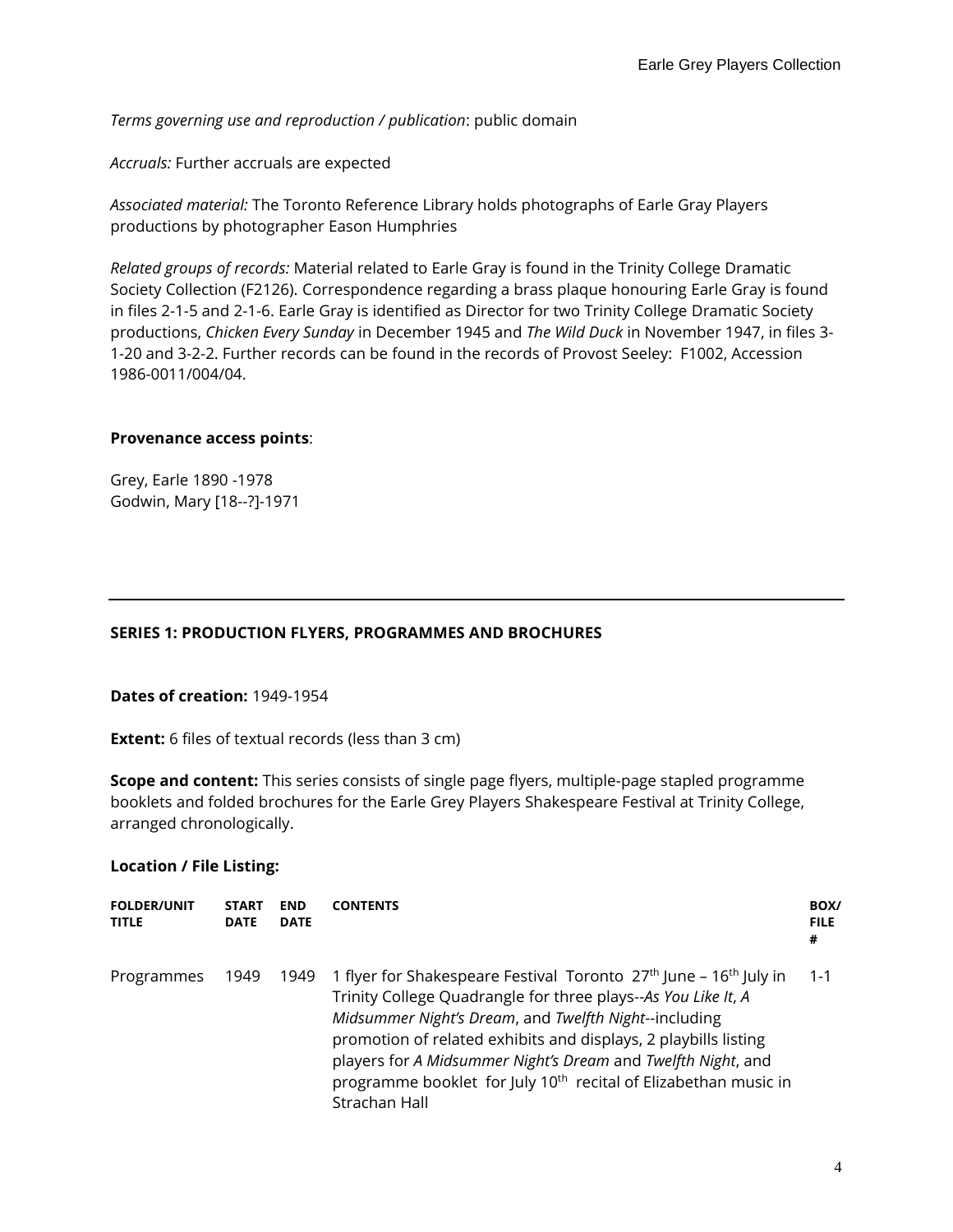#### Earle Grey Players Collection

| Programmes | 1950 | 1950 | 1 programme booklet and 1 folded brochure for Second<br>Annual Open Air Toronto Shakespeare Festival June 19 to July<br>15 showing four plays: A Midsummer Night's Dream, The Taming<br>of the Shrew, The Tempest, and Twelfth Night; photocopy of part<br>of folded brochure                                                                   | $1 - 2$ |
|------------|------|------|-------------------------------------------------------------------------------------------------------------------------------------------------------------------------------------------------------------------------------------------------------------------------------------------------------------------------------------------------|---------|
| Programmes | 1951 | 1951 | 1 programme booklet and 1 folded brochure for Third Annual<br>Open Air Toronto Shakespeare Festival July 2 to July 28 in<br>Trinity College Quadrangle showing three plays: The Merchant<br>of Venice, The Tempest, and Much Ado About Nothing                                                                                                  | $1 - 3$ |
| Programmes | 1952 | 1952 | 1 folded brochure and 3 programme booklets for Fourth<br>Annual Open Air Toronto Shakespeare Festival June 30 to July<br>26 in Trinity College Quadrangle showing three plays: Julius<br>Caesar, The Winter's Tale, and The Merchant of Venice. One of the<br>programme booklets is signed by many of the players,<br>including Timothy Findlay | $1 - 4$ |
| Programmes | 1953 | 1953 | 1 programme booklet for Fifth Annual Open Air Toronto The<br>Shakespeare Festival July 1 to August 1 in Trinity College<br>Quadrangle showing three plays: Much Ado About Nothing, The<br>Winter's Tale, and As You Like It                                                                                                                     | $1 - 5$ |
| Programmes | 1954 | 1954 | 1 programme booklet for Sixth Season of the Annual Open Air<br>Toronto Shakespeare Festival July 5 to July 31 showing three<br>plays: Macbeth, As You Like It, and Twelfth Night                                                                                                                                                                | 1-6     |

## **SERIES 2: HISTORY**

## **Dates of creation:** 1954**-**1994

**Extent:** 2 files of textual records

**Scope and content:** This series consists of a small volume documenting the first five years of the Earle Grey Players productions and activities and 3 newspaper or journal articles documenting events in the history of the Earle Grey Players.

## **Location / File Listing:**

| FOLDER/UNIT START END |             |      | <b>CONTENTS</b> | BOX/        |
|-----------------------|-------------|------|-----------------|-------------|
| <b>TITLE</b>          | <b>DATE</b> | DATE |                 | <b>FILE</b> |
|                       |             |      |                 | #           |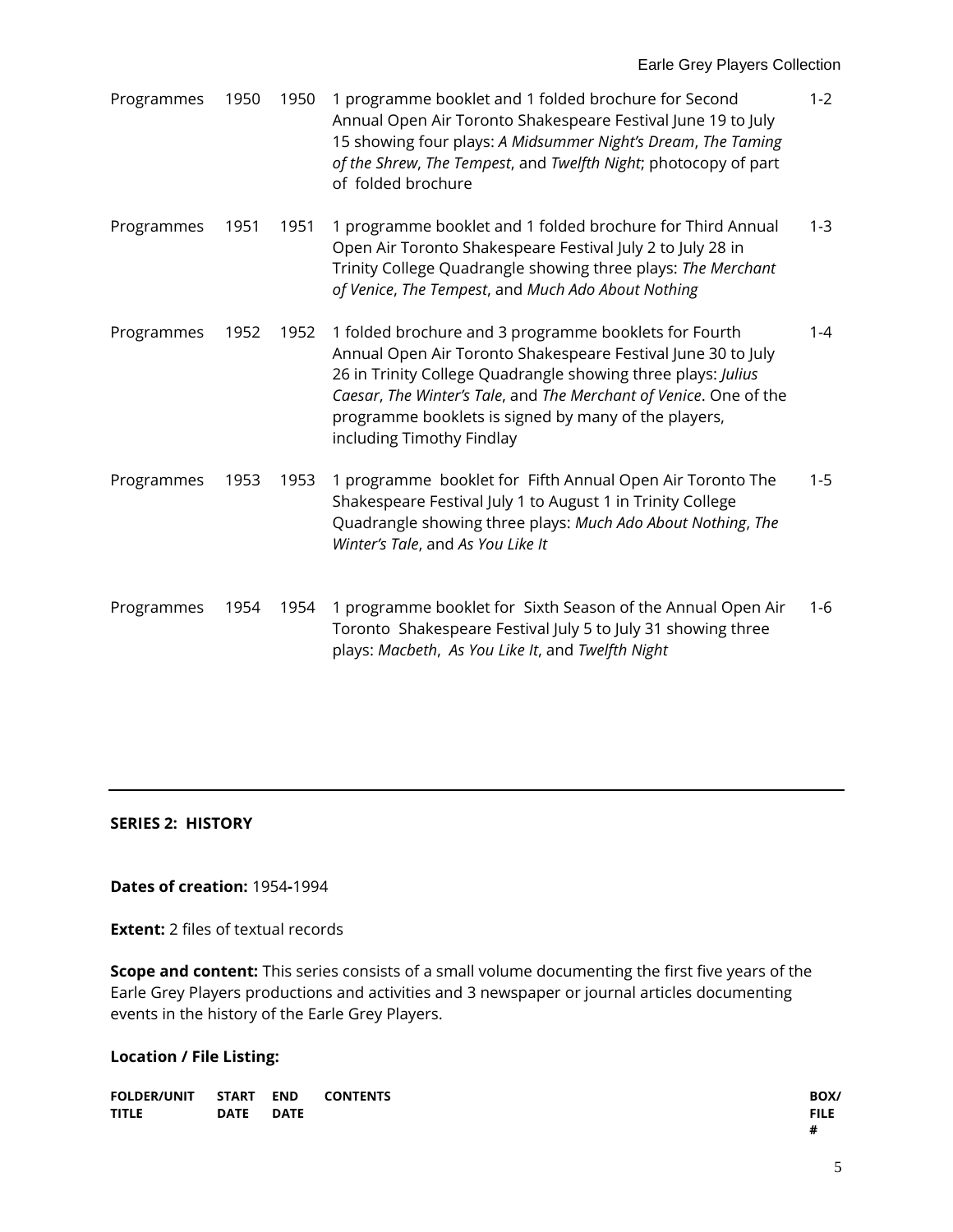History 1954 1994 1 book titled *The Shakespeare Festival: A Short History of the Initial Five Years of Canada's First Shakespeare Festival 1949-1954* written by Alan Caillou with a prologue written by then Provost of Trinity College R.S.K. Seeley, reflections by Frank Chappell, and appreciations written by Dame Sybil Thorndike and Sir Ralph Richardson 1-7

> Photocopy of undated news clipping titled "Earle Grey Postpones Festival" stating that the Shakespearian Festival will not be held that year (1959?)

Newspaper article from *Early Canadian Life* August, 1979 titled "Canada's first Shakespearean festival lasted only 10 years" detailing the history of the Earle Grey Players and the Shakespearean Festival

Photocopy of news article from *Salterrae* September 1994 titled "The Scottish Play" describing the history of the Shakespearean Festival and relationship to Trinity College

Article from *Trinity* magazine Summer 2005 titled "All's Well That Starts Well" by Cynthia MacDonald

## **SERIES 3: EPHEMERA**

-

**Dates of creation:** [1949?]-[195-?]

**Extent:** 4 ticket stubs, 1 postcard, and 1 brass plaque

**Scope and content:** This series consists of ticket stubs for the Shakespearean Festival and Elizabethan concert, one b&w postcard of a Shakespearean Festival production, and one brass plaque.

## **Location / File Listing:**

| <b>FOLDER/UNIT</b><br><b>TITLE</b> | <b>START</b><br><b>DATE</b> | <b>END</b><br><b>DATE</b> | <b>CONTENTS</b>                                                                                                                                                                                                    | BOX/<br><b>FILE</b><br># |
|------------------------------------|-----------------------------|---------------------------|--------------------------------------------------------------------------------------------------------------------------------------------------------------------------------------------------------------------|--------------------------|
| Ephemera                           | [1949?] [195-?]             |                           | 4 ticket stubs for Shakespearean Festival which entitle<br>holder also to attend the Elizabethan concert held either in<br>Strachan Hall (1 off-white stub) or Trinity Great Hall (3<br>green stubs-possibly date? | 1-8                      |